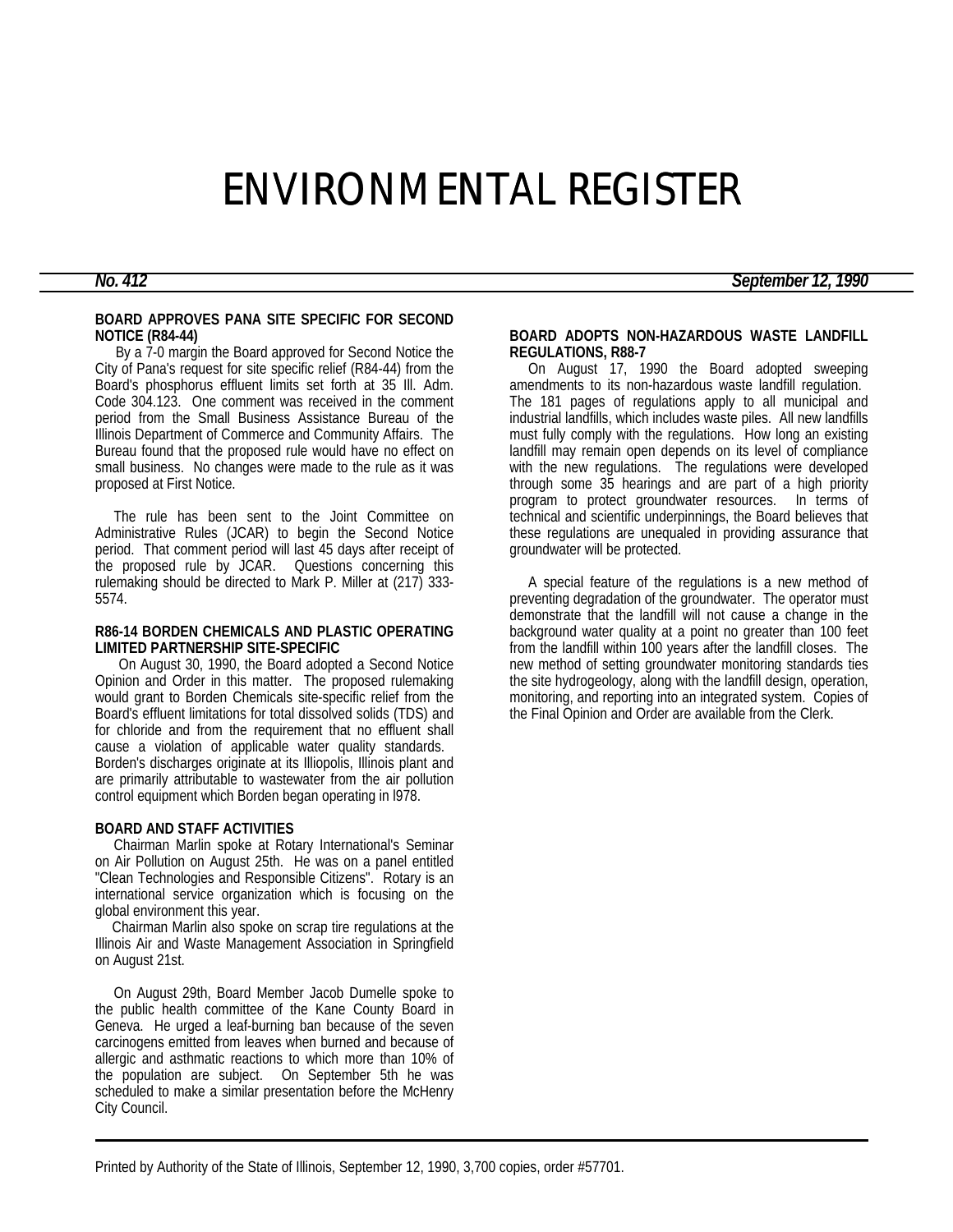## **FINAL ACTIONS - AUGUST 30, 1990 BOARD MEETING**

- PCB 86-4 City of Morris, v. IEPA The Board denied petitioner's motion for modification and required petitioner to meet the requirements set forth in the Board's March 19, 1988 Order concerning its Grundy County facility.
- PCB 86-210 People of the State of Illinois v. Hillview Farms Fertilizers, Inc. an Illinois Corp. et al. The Board accepted the Stipulation and Settlement Agreement in which respondent admitted to violations of the Act and agreed to pay a fine of \$5,000 concerning its McHenry County facility. Board Member J. Theodore Meyer dissented.
- PCB 87-209 Reed-Custer Community Unit School District No. 255-U v. Commonwealth Edison Co. et al. The Board denied petitioner's motion to revoke Commonwealth Edison's certification for its Will County pollution control facility. Board Member B. Forcade dissented.
- PCB 89-100 Borg-Warner Automotive Transmission & Engine Components Corp. v. IEPA This matter was dismissed on petitioner's motion.
- PCB 89-155 IEPA v. Decor Gravure Corp., an Alabama Corp. The Board accepted the Stipulation and Settlement Agreement in which respondent agreed to pay a fine of \$8,000 concerning its Cook County facility. Board Member J. Theodore Meyer dissented.
- PCB 89-182 Robert J. Kvatsak et al. v. St. Michael's Lutheran Church The Board found respondent not in violation of the Act and Board noise pollution regulations and dismissed this matter. Board Member J.D. Dumelle dissented and Board Member J. Marlin concurred.
- PCB 89-186 People of the State of Illinois v. Bulk Molding Compounds, Inc. and J.E.C., Inc. The Board accepted the Stipulation and Settlement Agreement in which respondent agreed to pay a fine of \$12,000 concerning its Kane County facility. Board Member J. Theodore Meyer dissented.
- PCB 90-3 Calvary Temple Church v. IEPA The Board denied the Agency's Motion to Stay Pending Appeal of its April 26, 1990 and June 21, 1990 Orders concerning petitioner's DuPage County facility.
- PCB 90-68 People of the State of Illinois v. Oscar Mayer Food Corp., a Delaware corp. The Board accepted the Stipulation and Settlement Agreement in which respondent admitted to past violations of the Act and Board waste disposal regulations and agreed to pay a fine of \$7,500 concerning its Cook County facility. Board Member J. Theodore Meyer dissented.
- PCB 90-94 Horace File et al v. D & L Landfill, Inc., et al. The Board affirmed the decision of the Bond County Board of Supervisors granting respondent site location approval for a new regional pollution control facility in Bond County. Board Member B. Forcade concurred and Board Member J. D. Dumelle dissented.
- PCB 90-106 IEPA v. Village of Ipava, an Illinois municipal corp. The Board accepted the Stipulation and Settlement Agreement in which respondent agreed to pay contingent penalties pursuant to a construction schedule for system improvements set forth in the Agreement and Board's Order. Board Member J. Theodore Meyer dissented.
- AC 89-224 IEPA v. John Vander The Board found that the Agency failed to establish respondent violated Sections 21(q)(1) and (3) of the Act. Board Members J.D. Dumelle, J. Theodore Meyer and B. Forcade dissented.
- AC 89-227 IEPA v. Jack Wright The Board found that the administrative citation was improperly issued and dismissed this matter. Board Members J. Theodore Meyer and B. Forcade concurred.
- AC 89-292<br>(Docket B) IEPA v. Land & Lakes Co. - The Board ordered respondent to pay \$218 as compensation for hearing costs incurred by the Board and closed the docket. Board Member J. Theodore Meyer dissented.
- AC 89-304 IEPA v. G & M Wrecking Co., Inc. The Board found the Agency failed to establish violation of Section 21(q)(3) of the Act and dismissed this matter. Board Member J. Dumelle concurred and Board Members J. Theodore Meyer and B. Forcade dissented.
- AC 90-27 IEPA v. Johnson Blackwell The Board found the administrative citation was issued improperly and dismissed this matter. Board Members J. Theodore Meyer and B. Forcade dissented.
- AC 90-53 IEPA v. Daniel Van Fleet The Board found respondent violated Sections 21(q)(1), 21(q)(3), and 21(q)(4) of the Act and imposed a fine of \$1,500.
- AC 90-55 IEPA v. Lindell Loveless The Board found respondent violated Sections  $(21)(q)(1)$  and  $21(q)(3)$  of the Act and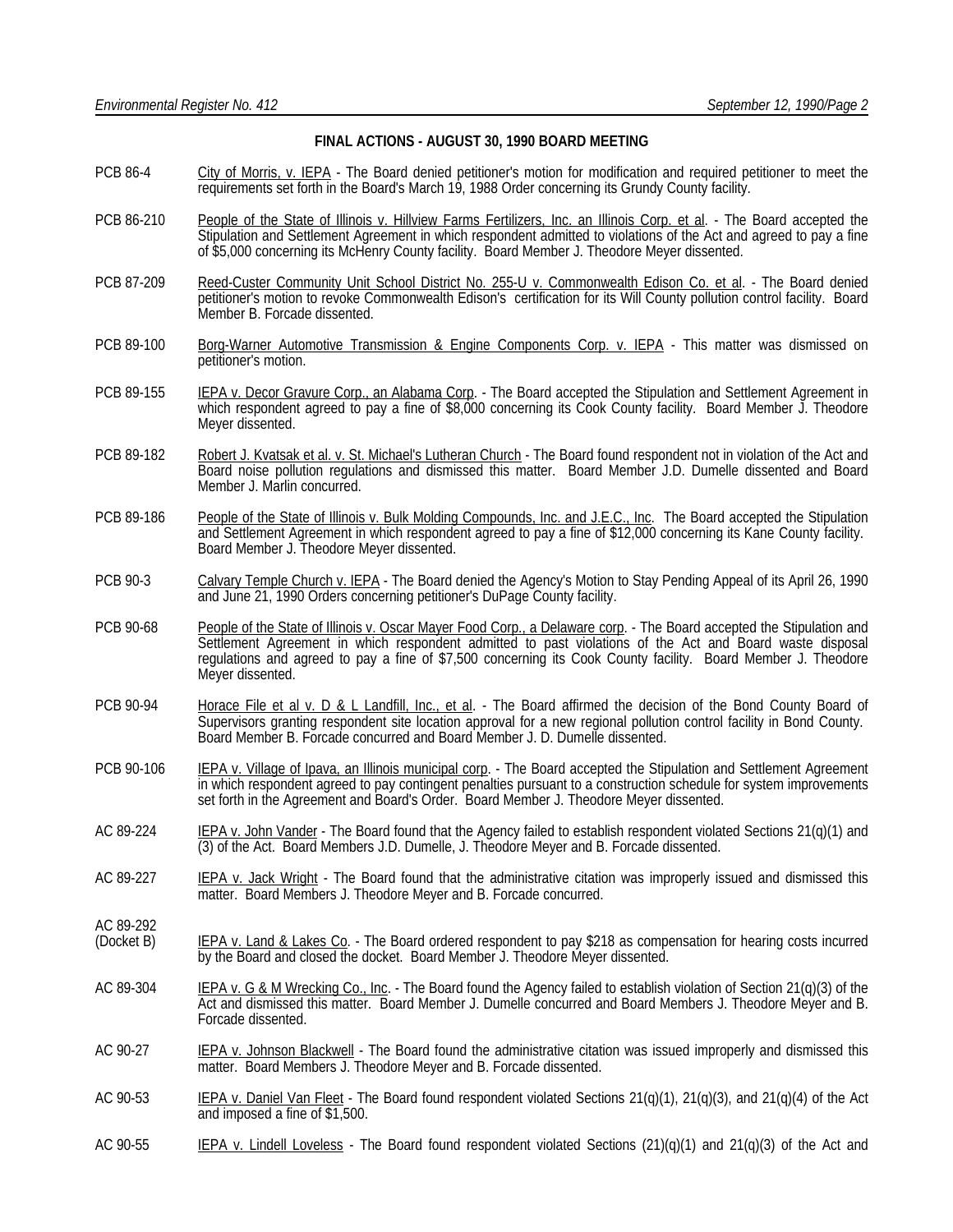imposed a fine of \$1,000.

- AC 90-57 County of Jackson v. Frank Doan The Board found respondent violated Sections (21)(q)(1), 21(q)(2) and 21(q)(5) of the Act and imposed a fine of \$1,500.
- AC 90-58 IEPA v. Kenneth Pearson This matter was dismissed on the Agency's motion.
- AC 90-60 IEPA v. Reginald Paige The Board found respondent violated Section  $21(q)(1)$  of the Act and imposed a fine of \$500.
- AC 90-61 IEPA v. Robert Lee Winsor The Board found respondent violated Sections  $21(q)(1)$  and  $21(q)(3)$  of the Act and imposed a fine of \$1,000.

NEW CASES - AUGUST 30, 1990 BOARD MEETING

- PCB 90-145 Flamingo Lake et al. v. Gallatin National Co. et al. Complainants allege noise pollution at respondents' Fulton County facility. The Board ordered complainants to respond to duplicitous and frivolous allegations by September 19, 1990.
- PCB 90-146 Village of Matteson, an Illinois Municipal Corp. v. World Music Theatre et al. Complainant alleges noise violations at respondents' Cook/Will County facility. The Board found the complaint not duplicitous or frivolous and set the matter for hearing.
- PCB 90-148 Carl Madoux, et al. v. B & M Steel Service Center, Inc. Complainants allege noise pollution violations at respondent's Madison County facility. Hearing authorized.
- PCB 90-149 Carl Madoux, et al. v. Straders Logging and Lumber Mill Complainants allege noise and air pollution violations at respondent's Madison County facility. Hearing authorized.
- PCB 90-161 IEPA v. Columbia Quarry Co. Complainant alleges violations of the Act and Board air pollution regulations at respondent's St. Clair County facility. Hearing mandatory.
- PCB 90-162 Village of Plainfield v. IEPA Petitioner seeks variance extension from the Board's public water supplies regulations concerning the allowable concentration of radium in a public water supply for its Will County facility. Held for Agency Recommendation.
- PCB 90-163 Erwin Hediger, et al. v. D & L Landfill, Inc., et al. Petitioners appeal the decision of the Bond County Board of Supervisors granting site location suitability approval for a new regional pollution control facility in Bond County. Set for hearing.
- PCB 90-164 Riverside Laboratories, Inc. v. IEPA Petitioner seeks variance from the Board's air pollution regulations relating to volatile organic compound limitations for its Kane County facility. Set for hearing.
- PCB 90-165 Riverside Laboratories, Inc. v. IEPA Petitioner seeks operating permit review for its Kane County facility. Set for hearing.
- PCB 90-166 City of Genoa v. IEPA Petitioner seeks variance from the Boards public water supplies regulations concerning radium for its DeKalb County facility. Held for Agency Recommendation.

### **CALENDAR \***

- **September 13 Pollution Control Board Meeting, State of Illinois Center, 100 W. Randolph St., Conference Room 9-040, Chicago.**
- September 13 A-E People of the State of Illinois v. Miller Fluid Power Corporation PCB 90-107, Wood Dale Corporation PCB 90-107, Wood Dale Public Library, 520 N. Wood Dale Rd., Wood Dale.
- September 14 A-E People of the State of Illinois v. Seegers Grain, Inc. PCB 90-111, Freeport City Hall, Council 10:00 a.m. Chambers, 230 W. Stephenson, Freeport.
- September 14 A-C Madison County v. City of Alton AC 90-41, Council Chambers, City Hall, 3rd & Alby<br>10:30 a.m. Street, Alton. Street, Alton.
- September 14 A-C EPA v. Robert Wheeler d/b/a Wheeler Trucking AC 90-42, Fulton County Courthouse, 101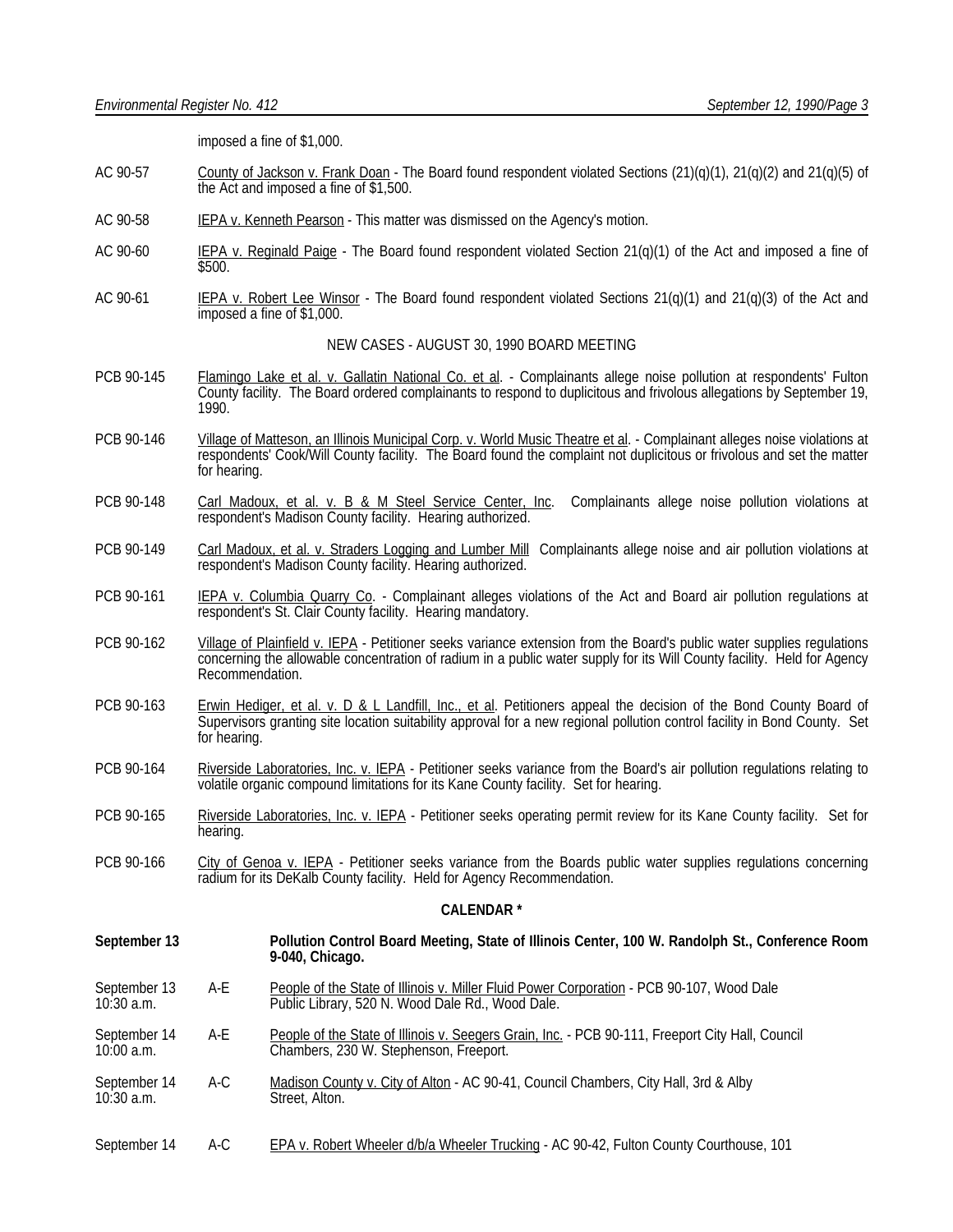| 10:00 a.m.                   |           | N. Main Street, Lewistown.                                                                                                                                                                                                                                                            |  |
|------------------------------|-----------|---------------------------------------------------------------------------------------------------------------------------------------------------------------------------------------------------------------------------------------------------------------------------------------|--|
| September 17<br>$10:00$ a.m. | R         | Limits to Volatility of Gasoline - R88-30(B), Northeastern Illinois Planning Commission,<br>400 W. Madison St., Room 200, Chicago.                                                                                                                                                    |  |
| September 18<br>10:00 a.m.   | A-E       | EPA v. Trilla Steel Drum Corporation - PCB 86-56, Law Office of Joshua Sachs, Suite 2222,<br>134 N. LaSalle St., Chicago.                                                                                                                                                             |  |
| September 18<br>$10:00$ a.m. | $A-V$     | Wrico Packaging v. EPA - PCB 89-124, State of Illinois Center, 100 W. Randolph St., Suite<br>11-500, Chicago.                                                                                                                                                                         |  |
| September 18<br>$10:00$ a.m. | $N-V$     | Shell Oil Company (Wood River Facility) v. EPA - PCB 88-188, Alton City Hall, 101 E. Third<br>Street, Alton.                                                                                                                                                                          |  |
| September 19<br>10:00 a.m.   | A-E       | People of the State of Illinois v. Sure-Tan, Inc. - PCB 90-62, State of Illinois Center, 100 W.<br>Randolph St., Suite 11-500, Chicago.                                                                                                                                               |  |
| September 20<br>$9:30$ a.m.  | $P-A$     | Stepan Company v. EPA - PCB 90-42, Will County Courthouse, 14 W. Jefferson St., Joliet.                                                                                                                                                                                               |  |
| September 21<br>$11:00$ a.m. | P-A       | Pekin Energy Company v. EPA - PCB 89-171, Tazewell County Board Room, 3rd Floor, 11<br>South Fourth St., Mackenzie Building, Pekin.                                                                                                                                                   |  |
| September 21<br>$9:30$ a.m.  | A-E       | People of the State of Illinois v. William J. Langheim, d/b/a Langheim Ready Mix, Patrick<br>Langheim, d/b/a Langheim Ready Mix and Concrete Midwest Company, Inc. - PCB 90-120, Sangamon<br>County Courthouse, Court Room B, Fourth Floor, 8th and Capitol Streets, Springfield.     |  |
| September 21<br>10:00 a.m.   | R         | Diesel Vehicle Exhaust Opacity Limits - R90-20, State of Illinois Center, 100 W. Randolph St.,<br>Suite 9-031, Chicago.                                                                                                                                                               |  |
| September 21<br>$9:30$ a.m.  | UST-R     | Walter J. Maquet and Marlene J. Maquet, d/b/a Maquet 66 Service v. EPA - PCB 90-136,<br>Tazewell County Courthouse, Room 305, Pekin.                                                                                                                                                  |  |
| September 24<br>$10:30$ a.m. | A-E       | People of the State of Illinois v. Roll Service, Inc. - PCB 89-154, State of Illinois Center,<br>100 W. Randolph St., Suite 11-500, Chicago.                                                                                                                                          |  |
| September 24<br>$11:00$ a.m. | A-E       | People of the State of Illinois v. Illinois Cement Company - PCB 90-73, Downtown Courthouse,<br>Second Floor Hearing Room, Madison and LaSalle, Ottawa.                                                                                                                               |  |
| September 25<br>$9:30$ a.m.  | $A-E$     | People of the State of Illinois v. Westvaco Corporation - PCB 90-127, State of Illinois Center,<br>100 W. Randolph St., Suite 11-500, Chicago.                                                                                                                                        |  |
| September 26<br>10:00 a.m.   | $P-A$     | LTV Steel Company v. EPA - PCB 90-51, Law Office of Joshua Sachs, 134 N. LaSalle Street,<br>Suite 2222, Chicago.                                                                                                                                                                      |  |
| September 27                 |           | Pollution Control Board Meeting, State of Illinois Center, 100 W. Randolph St., Conference Room<br>9-040, Chicago.                                                                                                                                                                    |  |
| September 27<br>10:30 a.m.   | $P-A$     | Marathon Petroleum Company v. EPA - PCB 90-126, Crawford County Courthouse, Court<br>Room, Robinson.                                                                                                                                                                                  |  |
| September 28<br>$10:00$ a.m. | A-E       | People of the State of Illinois v. Rock Valley Oil & Chemical Company - PCB 90-124, City<br>Council Chambers, 2nd Floor, Rockford City Hall, 425 E. State St., Rockford.                                                                                                              |  |
| September 28<br>10:00 a.m.   | ${\sf R}$ | Diesel Vehicle Exhaust Opacity Limits - R90-20, State of Illinois Center, 100 W. Randolph St.,<br>Room 9-040, Chicago.                                                                                                                                                                |  |
| October 2<br>9:30 a.m.       | $L-S-R$   | Richard Worthen, Clarence Bohm, Harry Parker, George Arnold, City of Edwardsville, City<br>of Troy, Village of Maryville and The Village of Glen Carbon v. Village of Roxana and Laidlaw Systems.<br>Inc. - PCB 90-137, Alton City Hall, Council Chambers, 101 East Third St., Alton. |  |
| October 4<br>10:00 a.m.      | $P-A$     | FIW, Inc. v. EPA - PCB 90-141, Rockford Public Library, Room A, Lower Level, 215 N.<br>Wyman, Rockford.                                                                                                                                                                               |  |
| October 4                    | A-C       | EPA v. James Rhodes d/b/a Rhodes Auto Service - AC 90-70, Streator Public Library, 130 S.                                                                                                                                                                                             |  |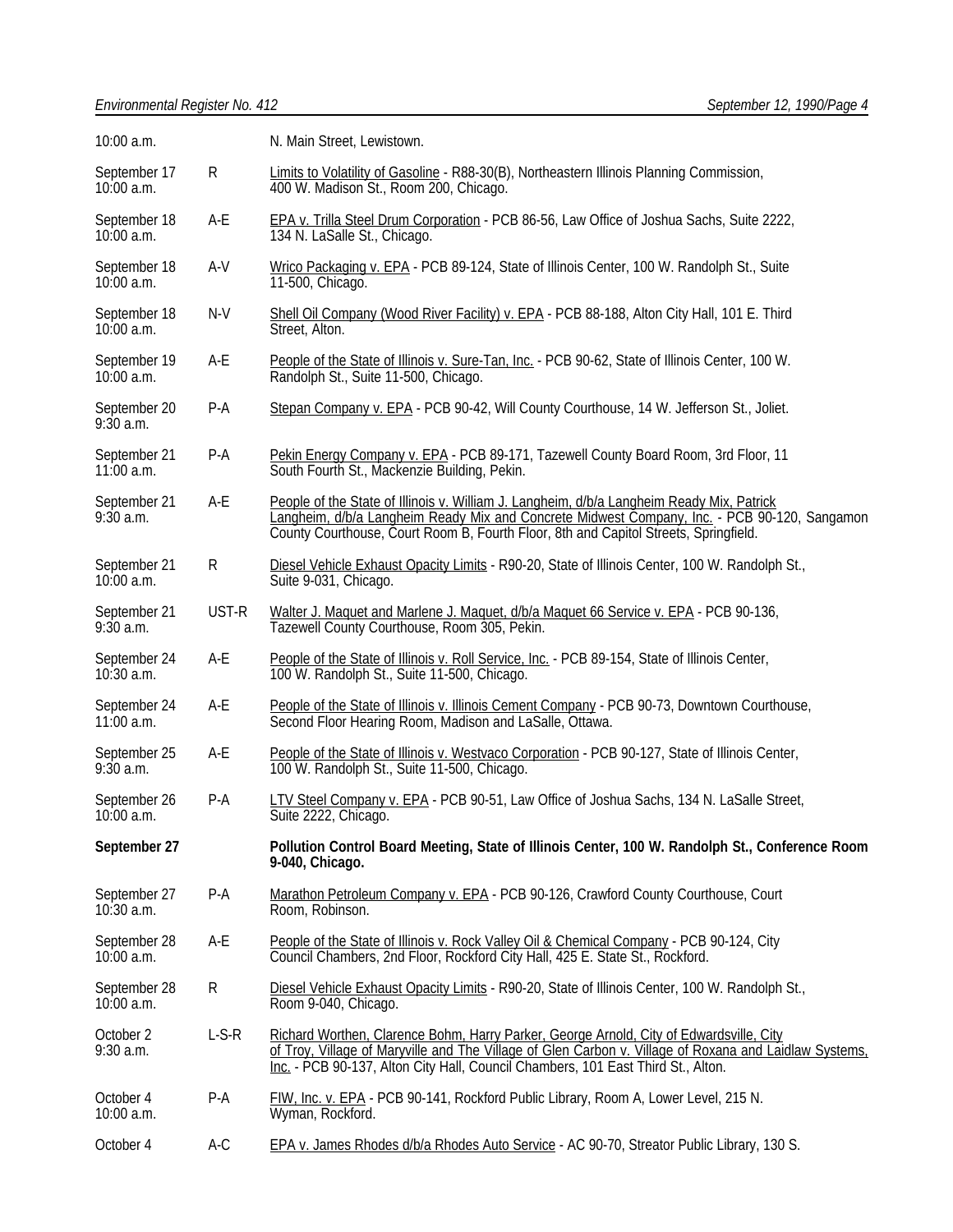| 11:00 a.m.                  |       | Park St., 2nd Floor, Streator.                                                                                                                                                                    |  |
|-----------------------------|-------|---------------------------------------------------------------------------------------------------------------------------------------------------------------------------------------------------|--|
| October 4<br>10:00 a.m.     | $P-A$ | Citizens Utilities Company of Illinois v. EPA - PCB 85-140, Will County Courthouse, 14 W.<br>Jefferson Room 439, Joliet.                                                                          |  |
| October 4<br>10:30 a.m.     | W-V   | Borden Chemicals and Plastics Operating Limited Partnership v. EPA - PCB 90-130, City Hall,<br>Fifth Street, Illiopolis.                                                                          |  |
| October 5<br>10:00 a.m.     | A-E   | People of the State of Illinois v. Illinois Valley Paving Company - PCB 90-139, Jury Room, Scott County Courthouse, 27 E. Market St., Winchester.                                                 |  |
| October 5<br>$11:00$ a.m.   | $A-C$ | EPA v. Village of Hanover and Patrick Farrell - AC 89-263, Hanover Public Library, 204<br>Jefferson St. Hanover.                                                                                  |  |
| October 11                  |       | Pollution Control Board Meeting, State of Illinois Center, 100 W. Randolph St., Conference Room<br>9-040, Chicago.                                                                                |  |
| October 11<br>9:00 a.m.     | A-E   | People of the State of Illinois v. G & K Investments, Inc., Gary Cross and Levin Leesman,<br>Individually and as officers, thereof. - PCB 90-140, Logan County Courthouse, 601 Broadway, Lincoln. |  |
| October 15<br>10:00 a.m.    | A-E   | People of the State of Illinois v. Panhandle Eastern Pipeline Company - PCB 90-152, Douglas<br>County Courthouse, County Board Room, 401 South Center, Tuscola.                                   |  |
| October 16<br>10:00 a.m.    |       | UST-FRD Pulitzer Community Newspaper, Inc. v. EPA - PCB 90-142, State of Illinois Center, 100 W.<br>Randolph St. Suite 11-500, Chicago.                                                           |  |
| October 17<br>10:00 a.m.    | A-E   | People of the State of Illinois v. John Boos & Company - PCB 90-160, County Office Building, Third Floor, Effingham County Courthouse, 101 North Fourth, Effingham.                               |  |
| October 23<br>10:00 a.m.    | $A-C$ | EPA v. Southern Pacific Railroad - AC 90-59, County Board Room, Sangamon County<br>Building, Eight Street and Monroe, Springfield.                                                                |  |
|                             |       |                                                                                                                                                                                                   |  |
| October 25                  |       | Pollution Control Board Meeting, State of Illinois Center, 100 W. Randolph St., Conference Room<br>9-040, Chicago.                                                                                |  |
| October 26<br>$9:30$ a.m.   | N-E   | Darrell Williams v. Shell Oil Company (Wood River Facility) - PCB 90-47, Council Chambers,<br>Wood River City Hall, 111 N. Wood River, Wood River.                                                |  |
| November 1<br>10:00 a.m.    | $P-A$ | Hydraulics, Inc. d/b/a Brake Parts Company v. EPA - PCB 89-88, Litchfield Town Hall, 120<br>E. Ryder, Litchfield.                                                                                 |  |
| November 1<br>10:00 a.m.    | A-E   | EPA v. Nesco Steel Barrel Company - PCB 90-37, Granite City Township Building, 2060<br>Delmar Ave., Granite City.                                                                                 |  |
| November 2<br>$9:30$ a.m.   | A-E   | EPA v. Columbia Quarry Company - PCB 90-161, County Board Conference Room, 5th<br>Floor, St. Claire County Building, 10 Public Square, Belleville.                                                |  |
| November 8                  |       | Pollution Control Board Meeting, State of Illinois Center, 100 W. Randolph St., Conference Room<br>9-040, Chicago.                                                                                |  |
| November 12<br>$9:30$ a.m.  | A-V   | Olin Chemicals (Joliet Plant) v. EPA - PCB 89-72, Will County Courthouse, 14 W. Jefferson<br>St., Joliet.                                                                                         |  |
| November 14<br>10:00 a.m.   | A-E   | People of the State of Illinois v. Duraco, Inc. - PCB 90-61, State of Illinois Center, 100 W.<br>Randolph St., Suite 11-500, Chicago.                                                             |  |
| November 14<br>$10:00$ a.m. | $P-A$ | Envotech-Illinois, Inc. v. IEPA - PCB 90-138, Montgomery County Courthouse, Hillsboro.                                                                                                            |  |
| November 28<br>$9:30$ a.m.  | $P-A$ | National Steel Corporation (Granite City Division) v. EPA - PCB 90-114, Courthouse, Second<br>Floor, Granite City Hall, 2000 Edison Ave., Granite City.                                           |  |